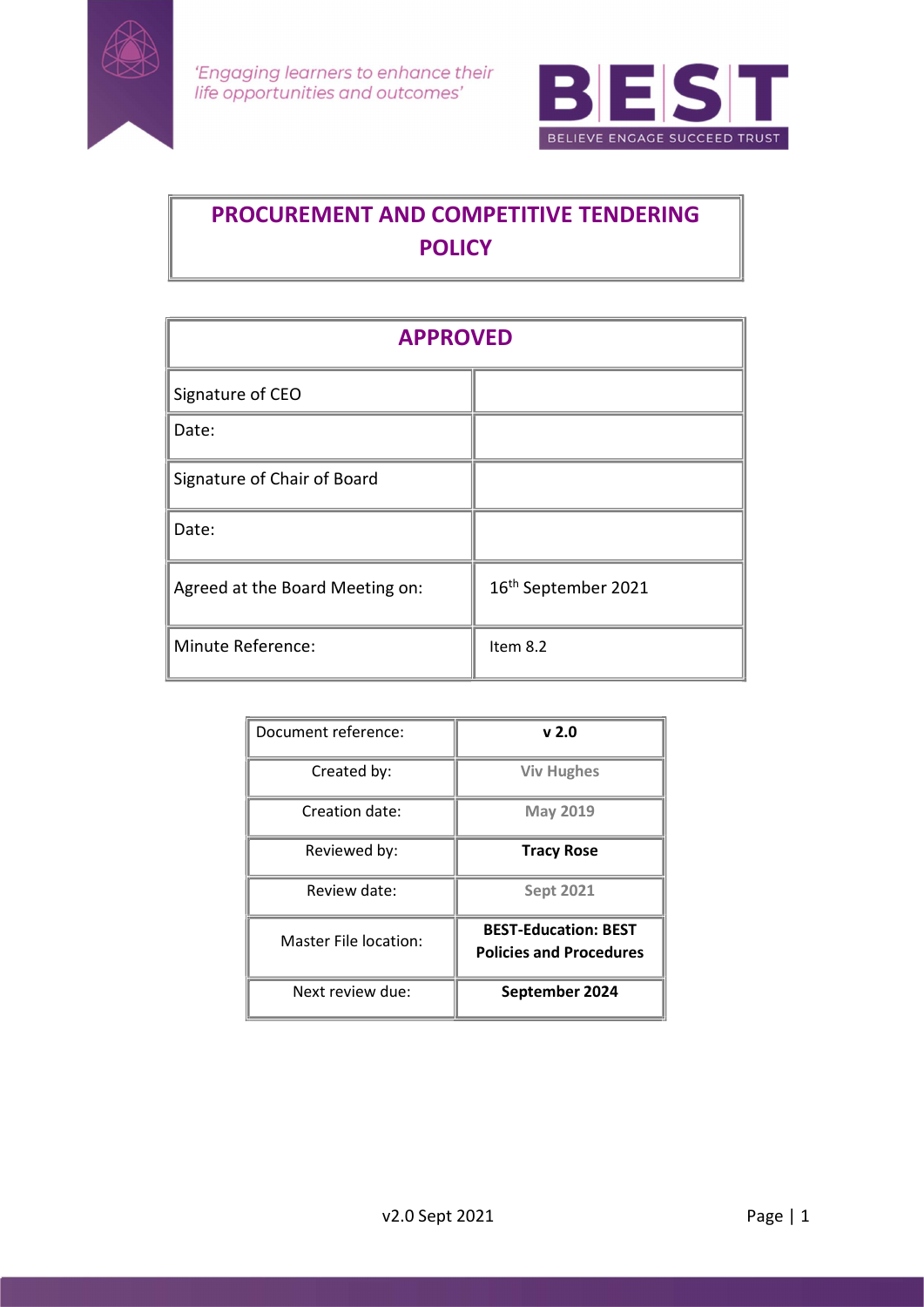# **CONTENTS**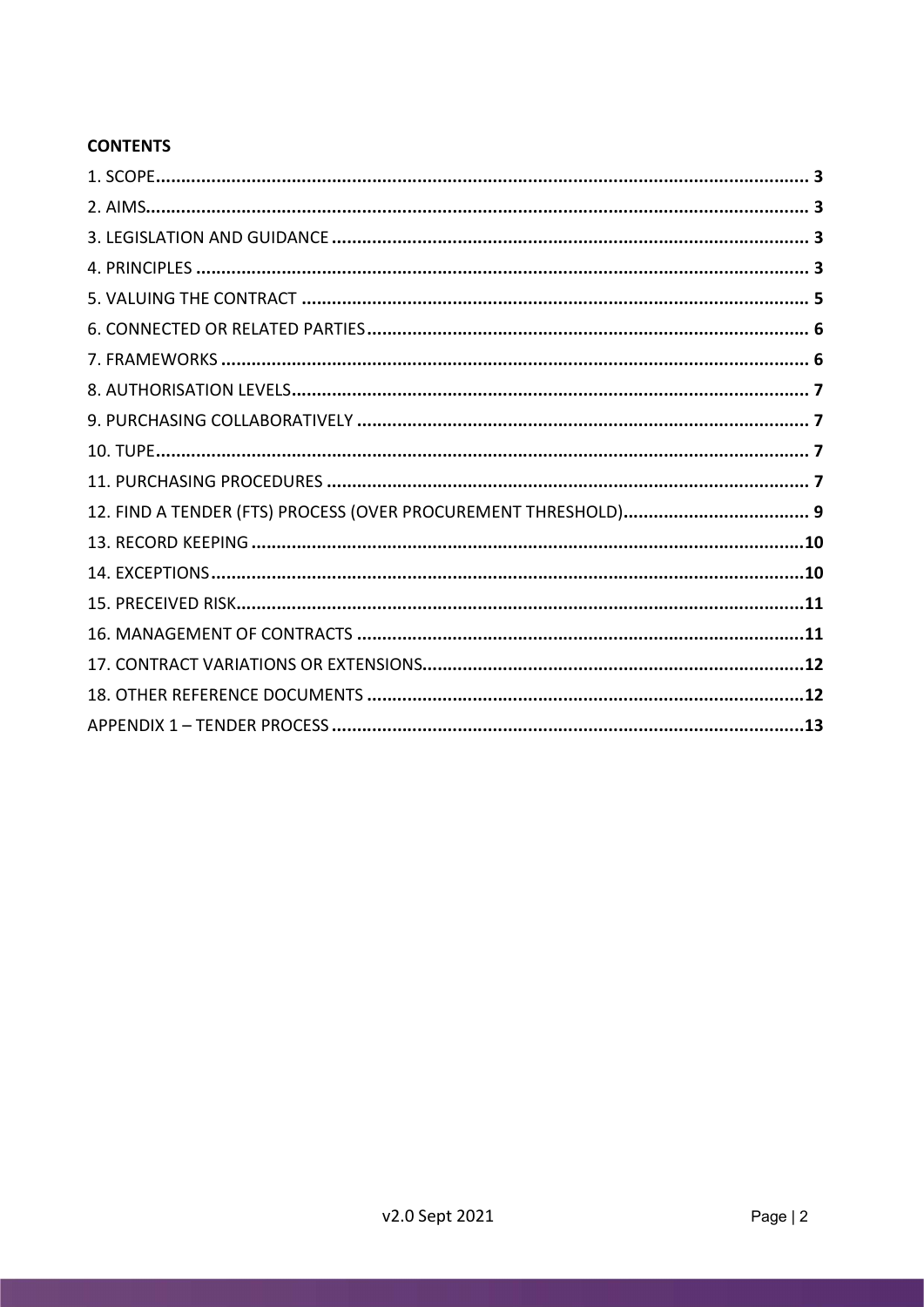# 1. SCOPE

This policy covers<sup>1</sup> all individuals working in the Believe Engage Succeed Trust (BEST) and its schools, including those who are employed, contractors, volunteers, Members, Trustees and local governors. It sets out the framework and procedures by which BEST spends money on goods, contracts and services.

BEST is committed to ensuring that the governance of BEST is conducted in accordance with the highest standards of integrity, probity and openness.

# 2. AIMS

This policy aims to ensure that BEST can demonstrate that:

- $\triangleright$  BEST's funds are used only in accordance with the law, its Articles of Association, its Funding Agreements and the Academy Trust Handbook
- $\triangleright$  Funds are used in a way that:
	- commands broad public support
	- $-$  is fair to potential suppliers
	- $-$  avoids the opportunity for private gain
- $\triangleright$  Value for money (economy, efficiency and effectiveness) is achieved
- $\triangleright$  Trustees fulfil their duties and responsibilities, as charitable trustees and company directors.

# 3. LEGISLATION AND GUIDANCE

The Academy Trust Handbook states that academy trusts are required to have a competitive tendering policy, and the procurement rules and thresholds in the Public Contracts Regulations 2015 and Find a Tender service are observed.

This policy is based on the Academy Trust Handbook and Department for Education (DfE) Buying for Schools guidance on procurement.

This policy also complies with our Funding Agreement, Articles of Association and the Public Contracts Regulations 2015.

# 4. PRINCIPLES

More attention to the procurement process will be needed for higher value or contentious contracts. Contentious contracts are those that might give rise to criticism of BEST, perhaps because they are with connected /related parties.

Purchases should follow the general principles of:

- $\triangleright$  Value for money covering cost of goods or services, quality of good or services and administrative cost (including time) of procurement. BEST wants to achieve the best value for money from all purchases and at all times. Achieving the best value for money does not always mean choosing the cheapest price. Other factors such as quality, longevity, timing and whether the contract is fit for purpose should be considered.
- $\triangleright$  Full cost BEST considers the full cost of purchase, including administration time and effort.

<sup>&</sup>lt;sup>1</sup> Adapted from HEART Academies Trust - Procurement and Competitive Tendering Jan 2019 and Community Academies Trust – Procurement Policy.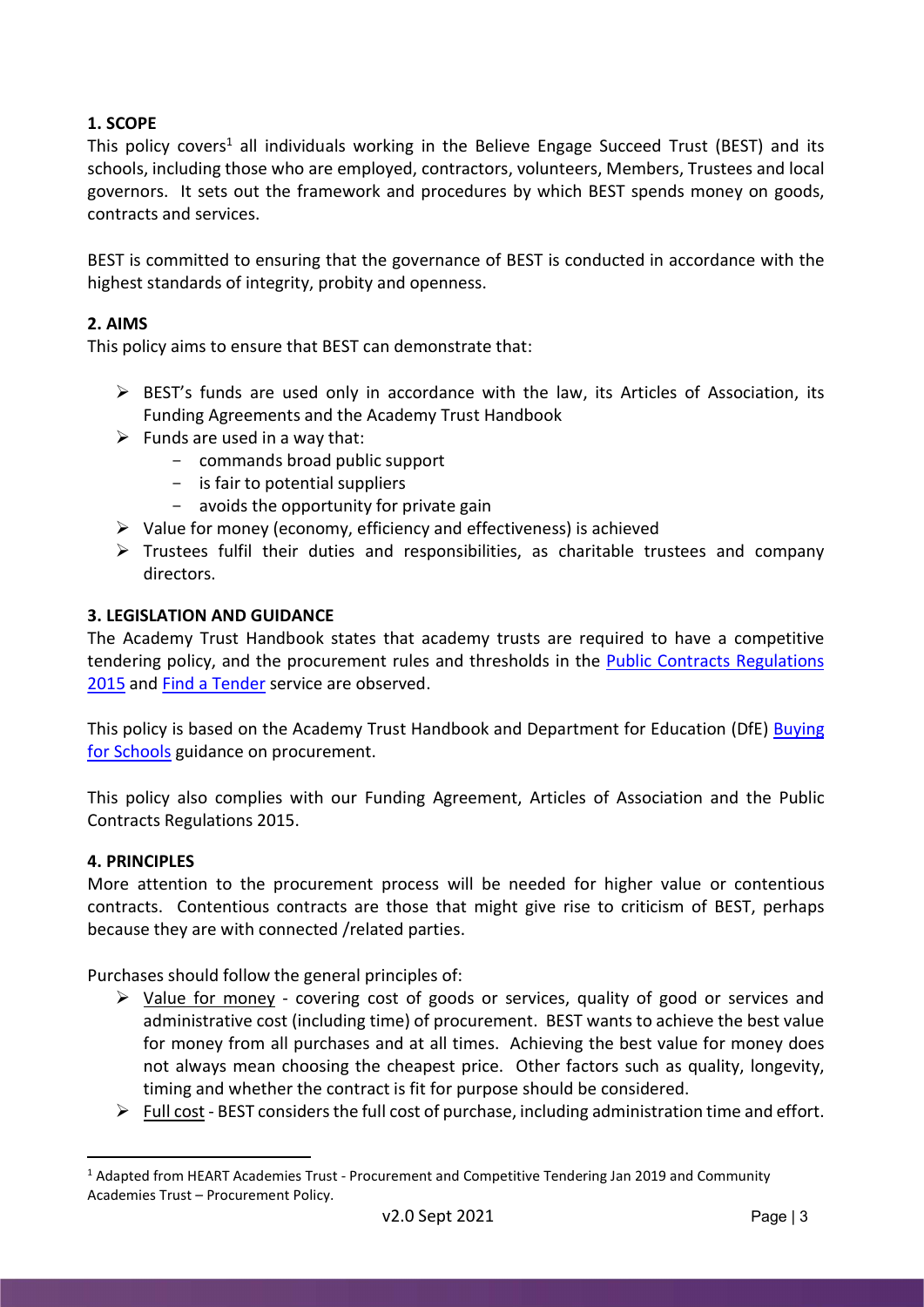- $\triangleright$  Public Money -BEST is always aware that the money being spent is public money and consideration is always given as to whether the purchase is a good use of public money and is seen to be a good use of public money.
- $\triangleright$  Probity it must be clear that there is no private gain in BEST's contractual relationships.
- $\triangleright$  Related or Connected Parties It is allowable to purchase from related or connected parties, but the individual in BEST with the connection should not form part of the decision making process. It must be documented clearly and demonstrable that any transactions are commercial. As per the Academy Trust Handbook, any contracts or agreements with related parties must be reported, and subject to limits prior approval must be received, before the commencement of any contract. Any transactions with related parties or connected parties must be reported for scrutiny, as per the Academy Trust Handbook.
- $\triangleright$  Accountability the academy is accountable for its expenditure and the conduct of its affairs. Invoices must be of an appropriate standard to ensure clear identification of the amount and value of goods and services being purchased; the supplier must be checked and verified; the coding such that it is clear how the purchase is to be accounted for and funded; and documented authorisation prior to ordering and payment in accordance with BEST's Finance Policy, Scheme of Delegation and Record of Financial Responsibility.
- $\triangleright$  Borrowing Trusts must obtain ESFA's approval for the following leasing transactions:
	- taking up a finance lease on any class of asset for any duration from another party
	- taking up a leasehold or tenancy agreement on land or buildings from another party for a term of seven or more years
	- granting a leasehold interest, including a tenancy agreement, of any duration, on land and buildings to another party.

BEST will seek advice from their professional adviser and/or external auditor, if they are in doubt over whether a lease involves borrowing.

 $\triangleright$  Sustainable and ethical procurement - that all those dealt with by BEST are dealt with on a fair and equitable basis. In a tender process all suppliers are treated fairly, given the same information and time limits and no favouritism is shown.

Sustainability in supply chain management generally refers to continuous accountability for risk and negative impact caused by a range of actions along the supply chain. Sustainability efforts are also aimed at enhancing fairness and positive benefits for suppliers, workers, customers, end-users and any other stakeholders.

- Sustainable procurement takes a wider view and incorporates the net benefits for both BEST and the wider world. It considers the impact of environmental, economic and social factors along with price and quality. This is important in terms of how BEST conducts its relationship with suppliers, including contract negotiation especially when sourcing globally with unfamiliar work cultures. BEST has a duty to lookout for signs of unacceptable practices in the supply chain such as fraud, corruption, modern-day slavery, human trafficking and wider issues such as child labour.
- Ethical supply chain management is recognised by BEST as important due to the changing nature of the business environment. Ethical issues have gained particular importance following publication of cases of unethical business practices and poor working conditions in developing countries. Public awareness on the issues of child labour is increasing pressure on all organisations to take care of the worker welfare at home and across entire supply chains.
- v2.0 Sept 2021 Page | 4  $\triangleright$  Legality - BEST is committed to the fair and effective application of laws and regulations throughout its supply chain. There is a positive duty on BEST to report and refer any and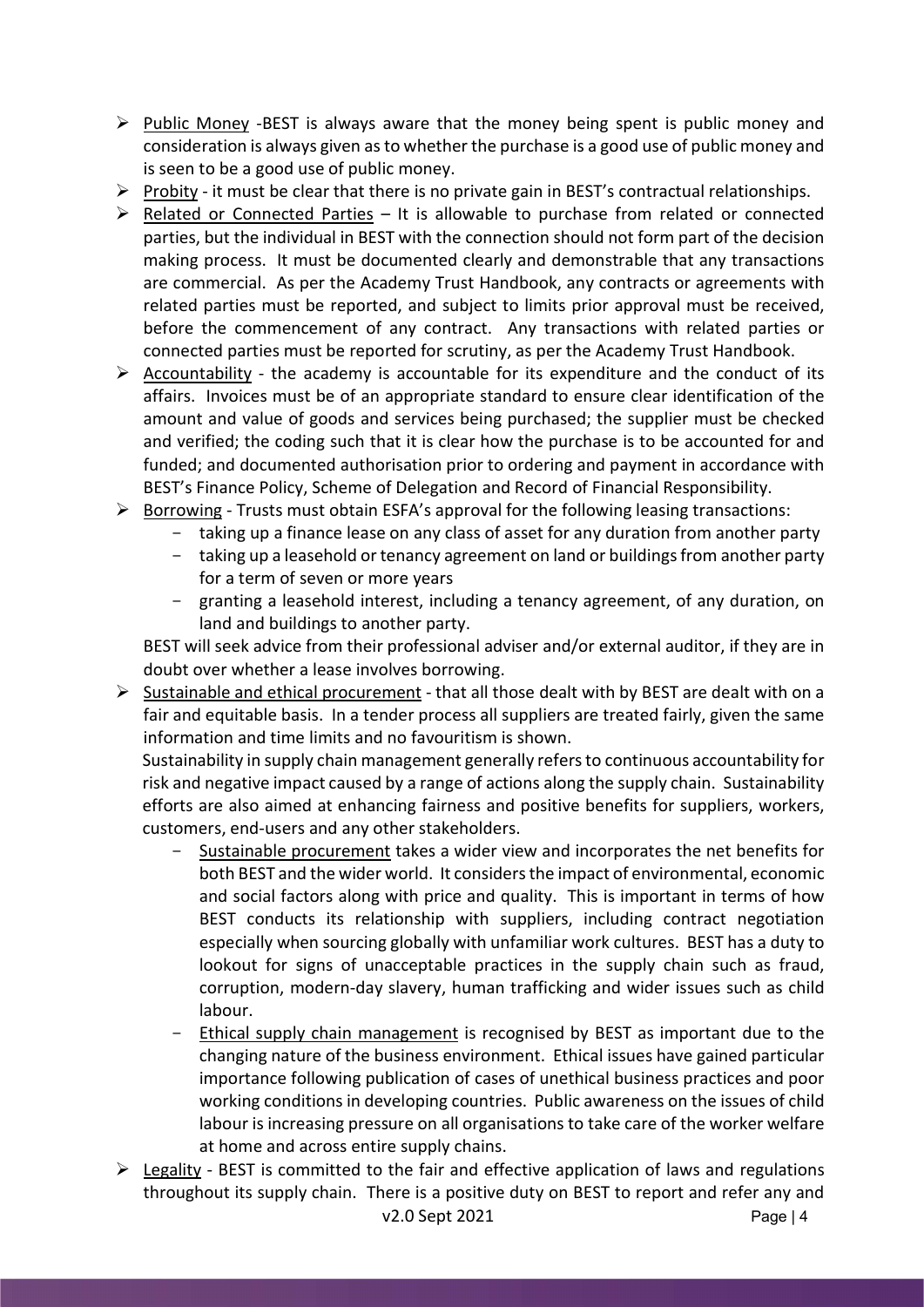all reasonably founded suspicions of illegal activity (for example, attempts at corruption, evidence of anti-competitive or cartel-like activity, breaches of employment or environment law, breaches of data protection regulations (GDPR)).

- $\triangleright$  Business Fragility Businesses may be fragile and so BEST makes sure it understands it obligations under the contracts that are entered into and avoid significant payment in advance wherever possible.
- $\triangleright$  Contract Terms Care is taken to ensure contract terms are not disadvantageous to BEST.
- $\triangleright$  End of contract The end of the contract is considered fully before entering into it.
- $\triangleright$  Contract 'roll over Rolling over a single year contract, repeatedly, is unlikely to provide best value. These contracts should first be recorded and then re-procured for value.

This policy is consistent with BEST's policy to support, protect and where possible preserve the anonymity of 'whistleblowers', inside or outside of our organisation, who act in good faith, even if their suspicions should subsequently prove to be unfounded. BEST will give full co-operation to legitimate authorities investigating such claims. That specifically includes the duty to ensure that relevant documentation is preserved and made available, even if such documents could be construed adversely to the interests of BEST. Please refer to BEST's Whistleblowing Policy for additional guidance.

# 5. VALUING THE CONTRACT

It is important that contracts are assessed properly for value. The total value of the contract is obtained by making reasonable assumptions on:

- $-$  the annual spend; multiplied by
- the number of years of the contract; multiplied by
- the number of schools in BEST that the contract is being awarded for.

It is not permissible to split the value of the contract in order to appear to be below procurement thresholds.

If a contract is for a number of years with the option to extend at the end of that time then the number of years of the contract is the maximum time it could run. A typical example would be for a contract that is 3 years with an option to extend for a further 2; the total number of years that needs to be considered in determining value is then 5 years.

Care must be taken concerning the number of schools entering into a contract. If BEST enters into a contract for all its schools then the number should be considered to be the total number of schools in BEST together with any schools reasonably expected to join BEST, if they would be included in the contract when they join. Even if each school individually signs their own contract, the procurement should be considered to be for all the schools involved in the process.

Similarly, if a group of schools in BEST enter into a contract together (eg all special schools) then the number of schools should be the number of special schools in BEST or reasonably expected to join BEST.

When BEST enters into a Framework Contract available to all schools in BEST for purchases, then it should take into account a reasonable estimate of the number of schools in BEST together with those likely to join over the length of the contract in order to calculate the cost of the contract.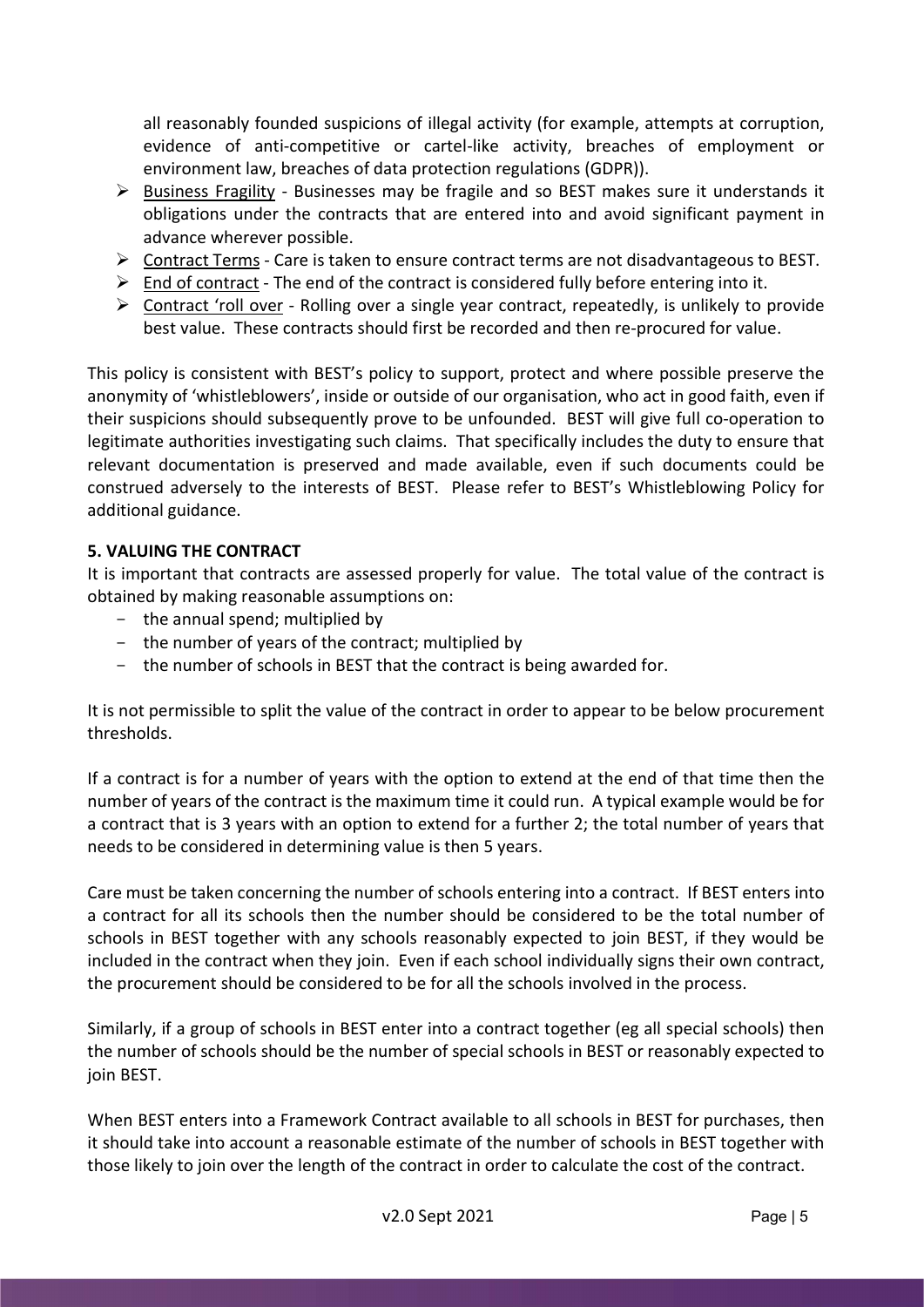Recoverable VAT is excluded from the assessed value of the contract.

# 6. CONNECTED OR RELATED PARTIES

BEST has a process in place where all Members, Trustees, Local Governors and senior staff must declare their pecuniary interests. This is done annually, usually in the Autumn Term and individuals must update them through the year should their interests change.

The pecuniary interests of Members, Trustees, and Local Governors are published on either BEST's or the relevant school's website and are kept up to date with all notified changes at the end of each term. The pecuniary interests of staff are kept locally in each school and by BEST CFO. When carrying out a procurement exercise, it is important to check both BEST register of interests and the school's register to identify any potential conflicts.

Any person with a pecuniary interest in a supplier or potential supplier must not take part in the procurement process.

The Academy Trust Handbook requires that BEST must pay no more than "cost" for goods and services provided to it by a Member, Trustee or a connected / related party of a Member or Trustee. The rules on this are very specific, so if procurement potentially involves a person or organisation declared by a Member or Trustee as being a pecuniary interest; then advice should be sought from the CEO / CFO before any procurement decision is made.

# 7. FRAMEWORKS

The use of Framework Agreements to contract suppliers is recommended. Framework contracts are those where a number of suppliers have been pre-approved with all the public sector rules complied with. The benefits of frameworks are that they have already been through a competitive tender process, appropriate legal and regulatory checks have been undertaken, and they have favourable terms and conditions. In addition, the framework provider may offer advice and support. It is therefore possible to purchase directly from frameworks with no further procurement process being necessary, irrespective of the value being procured. This can be very efficient as it saves a significant administration costs, as well as ensuring tendered low prices.

There is also often the opportunity to run a mini-competition through a framework which can be much quicker than a full procurement tender. This is where a number of suppliers have been preapproved by the framework and then compete to fulfil the contract with the contract being awarded to the offer that gives best value for money.

Depending on the framework BEST chooses, it will either pick the best value supplier from a list or run a mini-competition between listed suppliers. In either case, BEST will follow the DfE's guidance on procurement (see Appendix 1 of this policy) to ensure good practice. The reasons for the choice of the framework, and for the choice of supplier, will be clearly recorded.

Despite frameworks being a very attractive way to procure, it is sensible to make some open market comparisons between what is on offer to ensure value for money, particularly for purchases where the price may fluctuate over time. It is also important to make sure that the framework is set up to allow the purchase (ie it applies to MATs and its schools), the specification and contract terms are suitable for BEST's needs and that the framework mechanism of purchase (how to order, etc) is understood so that we are compliant.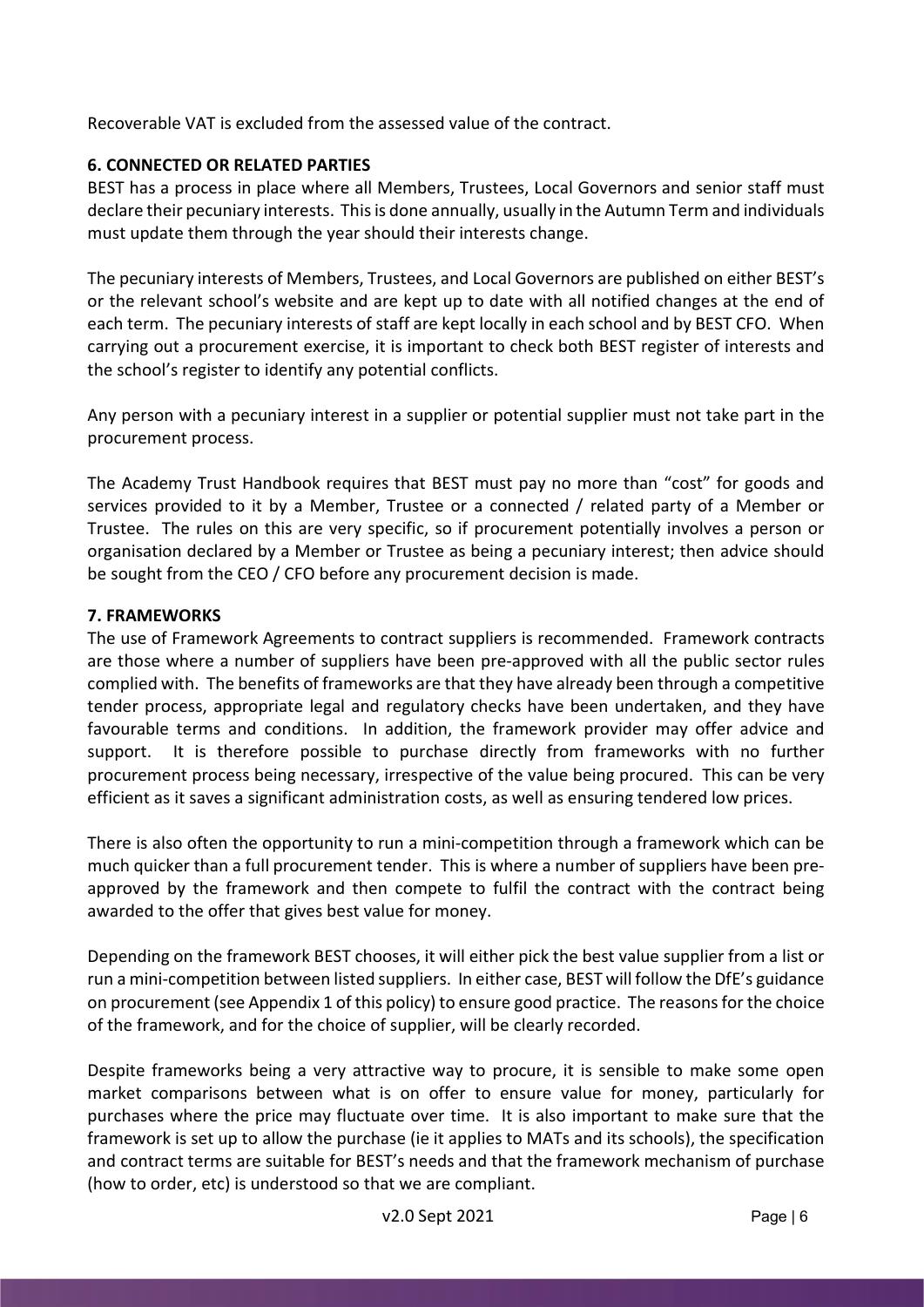# 8. AUTHORISATION LEVELS

BEST's Scheme of Delegation and the Record of Financial Responsibility define the authorisation levels with regards to all purchasing. These must be adhered to for all purchases.

If it is estimated that the cost of a contract is above the thresholds for procurement spending, BEST will follow EU procurement directives and UK regulations and seek legal advice. Details of thresholds are in section 12 below.

# 9. PURCHASING COLLABORATIVELY

Collaborative purchasing is encouraged across BEST. It is expected that collaborative purchasing will lead to economies of scale, which have already occurred with some contracts. BEST may also procure collaboratively with other trusts.

When purchasing collaboratively, it is necessary to ensure that:

- $\triangleright$  There is commitment from the schools involved at the start of the process to a collaborative procurement
- $\triangleright$  The lead person driving the procurement is identified
- $\triangleright$  Contract valuation is carried out correctly
- $\triangleright$  The specification is agreed on behalf of all parties
- $\triangleright$  Decisions on awarding the contract are clear and made according to the Finance Policy, Scheme of Delegation and the Record of Financial Responsibility
- $\triangleright$  Consideration is given on what to do if the best value contract is not the best value for each individual participant in the procurement.

# 10. TUPE

There are some contracts that involve the provision of services to BEST which may mean that members of staff employed in the provision of these services may have employment rights when the contracts are re-negotiated. Examples include cleaning and catering contracts but may extend further to estate management and extended schools provision. If considering the letting of contracts such as these then BEST's Executive Team should be contacted well in advance to advise on the TUPE (Transfer of Undertaking Protection of Employment) transfer process. It should be noted that TUPE increases the complexity of letting the contract and therefore the time planned for this should be extended.

# 11. PURCHASING PROCEDURES

# 11.1 Low Value Contracts (< £10,000 - Lower Limit)

For purchases and contracts below £10,000 excluding VAT, the purchase can be made under the Finance Policy, Scheme of Delegation and Record of Financial Responsibility without the need for competitive quotes. However, it is often beneficial to obtain quotes to ensure good value for money or to browse Framework Agreements or the Internet to reassure the purchaser that the price is competitive. Decisions on these actions are made locally at school level.

A quote or price must always be obtained before any order is placed. The CFO in consultation with the schools' Business Managers / Finance Officer may create approved supplier lists for some types of purchases.

Where a new supplier is to be used, the CFO must be provided with full details to allow suitable checks to be performed. A 'New Suppliers' form will be sent to the supplier to complete and only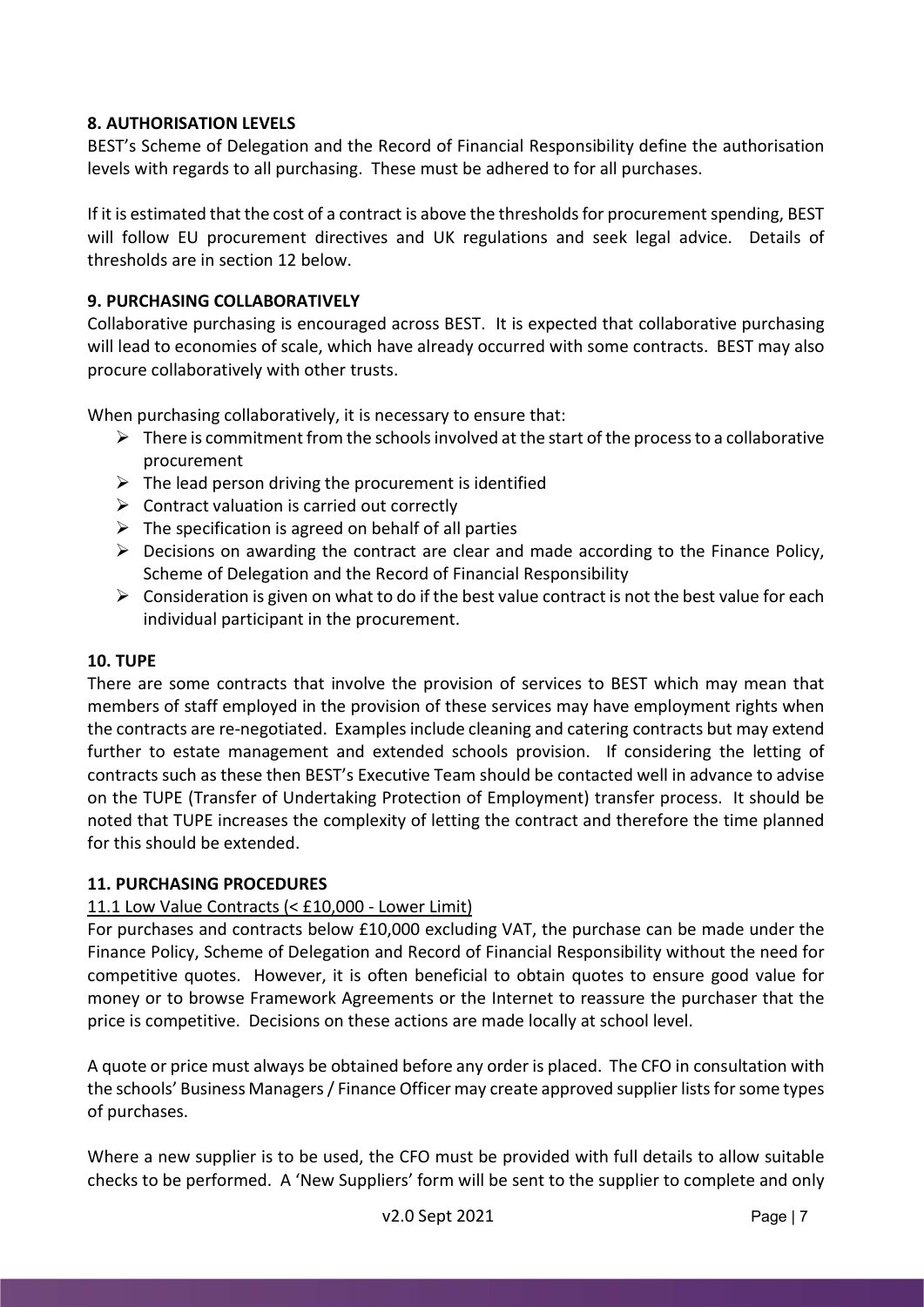once this has been returned and checked will they be as a verified supplier. This form includes BEST's default settlement position of 30 days from invoice unless it has been formally agreed by the CFO.

Debit cards are provided to key individuals in BEST to enable purchases, at this level, to be made efficiently, including taking advantage of online prices or where time is of the essence. The Debit Card Policy deals with the matters that should be taken into account when purchasing in this way, but care should be taken to make sure that value for money is obtained regardless of the purchasing method.

It is recognised that there may be some non-routine purchases which can be categorised into one of the following groups:

- 1. Trips expenditure as there may be no assigned budget holders for trips, a paper 'Purchase Order Form' (PO Form) must be completed by the Trip leader and referenced to the 'Trip Account' set up on PS Financials.
- 2. Debit Card/Online purchases all on-line procurement must be accompanied by a paper PO Form signed in accordance with the Finance Policy, Scheme of Delegation and Record of Financial Responsibility noted above.
- 3. Expenses Only in limited circumstances does BEST allow educational resources to be procured using personal expenses (see 'Expenses' policy). Any such expenditure outside the Expenses Policy will be identified as a breach of policy and be reported as an exception (see section 14 below).
- 4. Direct purchasing BEST does not allow staff members to purchase goods directly. This policy notes that any invoices received in absence of a Purchase Order will be recorded and reported as an exception (see section 14 below).
- 5. Auto-renewals a subscription/contract auto-renewing in absence of a Purchase Order will be identified as an exception and therefore will be recorded and reported (see section 14 below).

11.2 Medium Value Contracts (> £10,000 - Lower Limit and up to £50,000 - Upper Limit)

For purchases and contracts from £10,001 up to £50,000 excluding VAT, at least 3 written quotations must be obtained.

A written specification must be provided in advance of the quotation that details, as a minimum:

- $\triangleright$  A description of the requirement
- $\triangleright$  Quantity required
- $\triangleright$  Timescale for provision or completion
- $\triangleright$  Deadline to submit quotation and all details of how to submit
- $\triangleright$  Details of school(s) to which the contract applies.

The purpose of the specification is to be fair to all potential suppliers.

The quotations should be considered to provide the best available outcome taking into account:

- $\triangleright$  price
- $\triangleright$  quality and
- $\triangleright$  timing.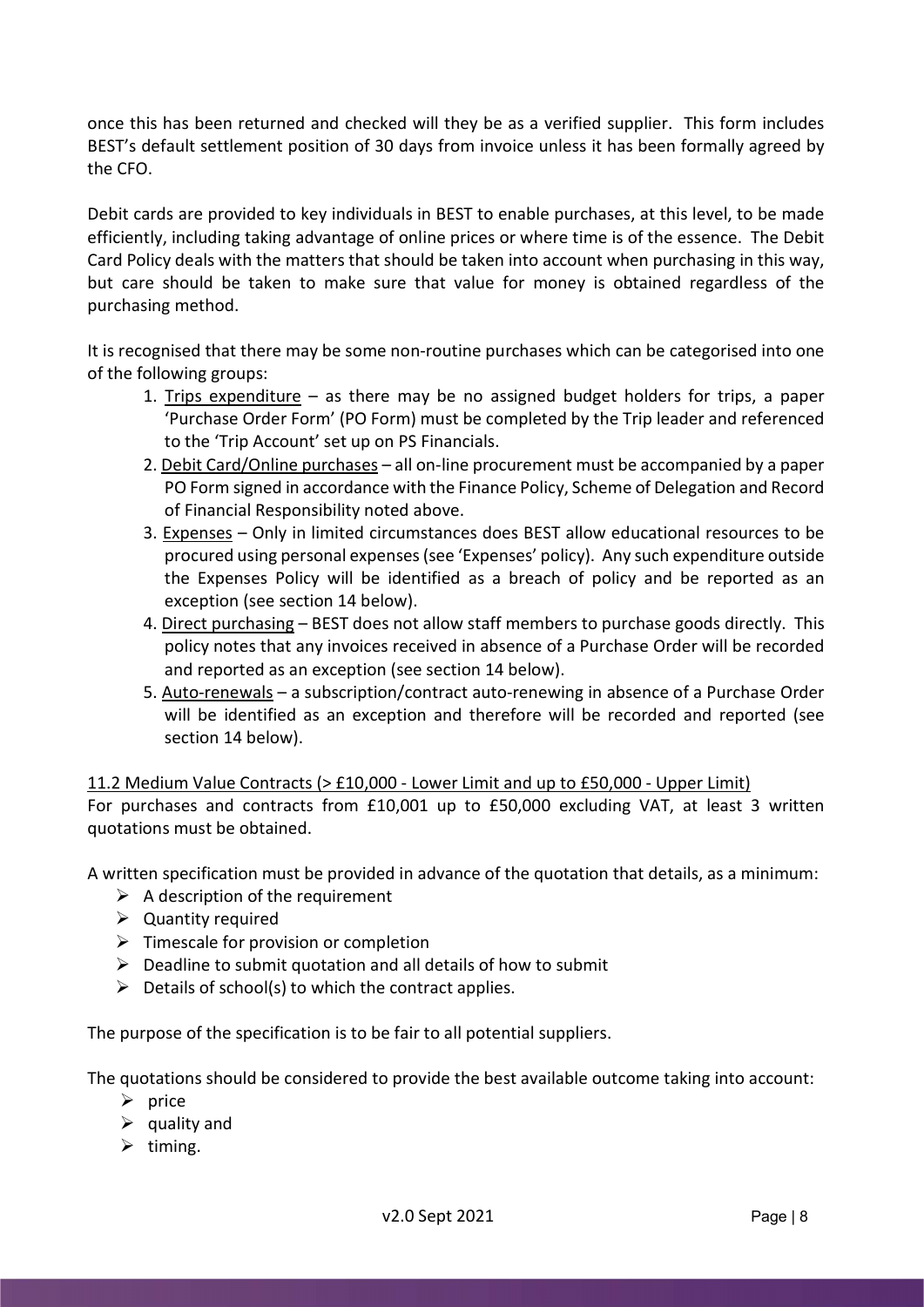This choice should be justified in writing when seeking approval. Authorisation limits specified in BEST's Finance Policy, Scheme of Delegation and Record of Financial Responsibility must be complied with.

Note: If purchasing from a Framework there is no requirement to obtain 3 written quotations. It is also acceptable to go to a full tender process rather than quotations, if it is felt this will obtain a better result.

# 11.3 High Value Contracts (> £50,000 - Upper Limit to FTS)

For purchases and contracts above £50,000, it is necessary to either purchase from a valid framework as previously discussed, or to use a full tender process. A full tender can be a complicated process and the use of procurement consultants or project managers who specialise in the area should be considered. The contract for the use of procurement consultants should it itself be procured correctly in line with this policy, which means ample time should be allowed to complete the procurement cycle.

The formal stages of a tender process are:

- $\triangleright$  Put together a detailed **invitation to tender,** including information on how the tender is going to be evaluated
- $\triangleright$  Either advertise as an open tender or operate a restricted tender
- $\triangleright$  Accept and open the tenders
- $\triangleright$  Evaluate the tenders in accordance with the criteria in the invitation to tender
- $\triangleright$  Award the contract.

These stages are discussed further in Appendix 1.

# 12. FIND A TENDER SERVICE (FTS) PROCESS (OVER PROCUREMENT THRESHOLD)

The sterling procurement thresholds from January 2021 are:

| Description                                                 | Value      | <b>Notes</b>                                                                            |
|-------------------------------------------------------------|------------|-----------------------------------------------------------------------------------------|
| Supply, Services & Design Contracts                         | £189,330   |                                                                                         |
| Light touch (services where there is<br>little EU interest) | £663,540   | (includes catering,<br>training, legal advice or<br>educational services for<br>pupils) |
| Works contracts                                             | £4,733,252 | Buildings, renovations and<br>development projects                                      |

These thresholds are set by the Cabinet Office and will be changed next in January 2022 and will remain aligned to those in the World Trade Organisation's (WTO) Government Procurement Agreement (GPA).

Once a contract is assessed as being valued above these thresholds then either it can be purchased through a framework that has already been to tender, or the FTS rules must be complied with.

If BEST does not follow the regulations for purchases above the procurement threshold, suppliers may be able to challenge spending decisions and contracts on the grounds that they have been treated unfairly. This can lead to large fines and compensation payments.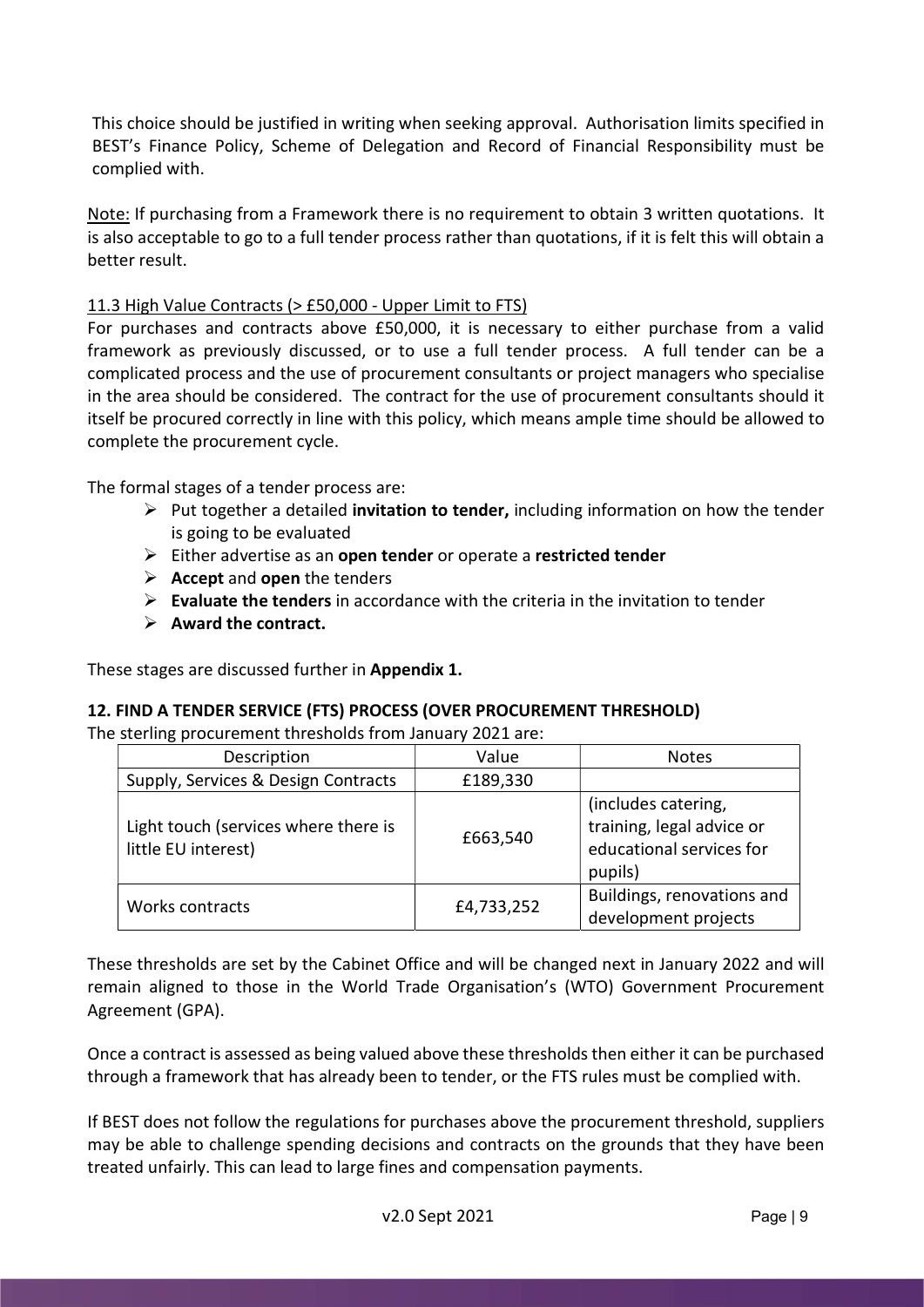Before BEST enters into an FTS process; it will ensure that specialist procurement advice is used to make the purchase, either internally or by the use of external procurement consultants. Therefore, before beginning a procurement over the size of the FTS limit, this proposal must be approved by the BEST Board, who will recommend what specialist procurement advice must be sought in order to ensure any subsequent procurement is compliant.

# 13. RECORD KEEPING

For all purchases, a clear audit trail should be kept. The level of detail required will increase with the value of the procurement. The written record must include:

- $\triangleright$  details of the purchase itself, for example, what was purchased, from whom and the assessed value of the contract
- $\triangleright$  information on the framework used for purchasing and why it was suitable for this contract; or copies of the quotations or tenders submitted
- $\triangleright$  how the supplier complies with data protection (GDPR) requirements and agreements on any data sharing
- $\triangleright$  who was responsible for evaluation of tenders, and details of the evaluation scoring, if applicable
- $\triangleright$  tender and response from successful supplier
- $\triangleright$  who was responsible for making the decision to procure, and details of their decision making process
- $\triangleright$  where the lowest cost is not adopted the reason for this must be documented either full minutes or a link to the minutes of any Board/ LGB or SIB meeting at which the procurement was discussed and/or approved
- $\triangleright$  where the contract is for more than one year, the appropriate approval and a copy of the contract signed by the CFO
- $\triangleright$  a record of the order, of receipt and checking the goods or services and of authorising payment.

BEST holds a Central Contracts Register in order to monitor all contracts for compliance and to determine where there is an opportunity to merge contracts to achieve better value for money across BEST. All contracts over 1 year and single year contracts that are renewable (including Service Level Agreements (SLAs)) should be entered onto this register. Information required, as minimum is:

- $\triangleright$  A description of the contract and what it is for
- $\triangleright$  The name of the supplier
- $\triangleright$  The date the contract was entered into and the date the contract expires
- $\triangleright$  The value of the contract
- $\triangleright$  A scanned copy of the contract.

# 14. EXCEPTIONS

Occasionally it is necessary to procure without following this policy because it is not in the best interests of BEST to follow this policy. This may be done with the authorisation of the CFO for procurements up to £40,000 and with the authorisation of the AO over this amount. Authorisation will only be given on very rare occasions and such authorisations will be reported to the next meeting of the Trust Board.

Potential reasons for an exceptional procurement are: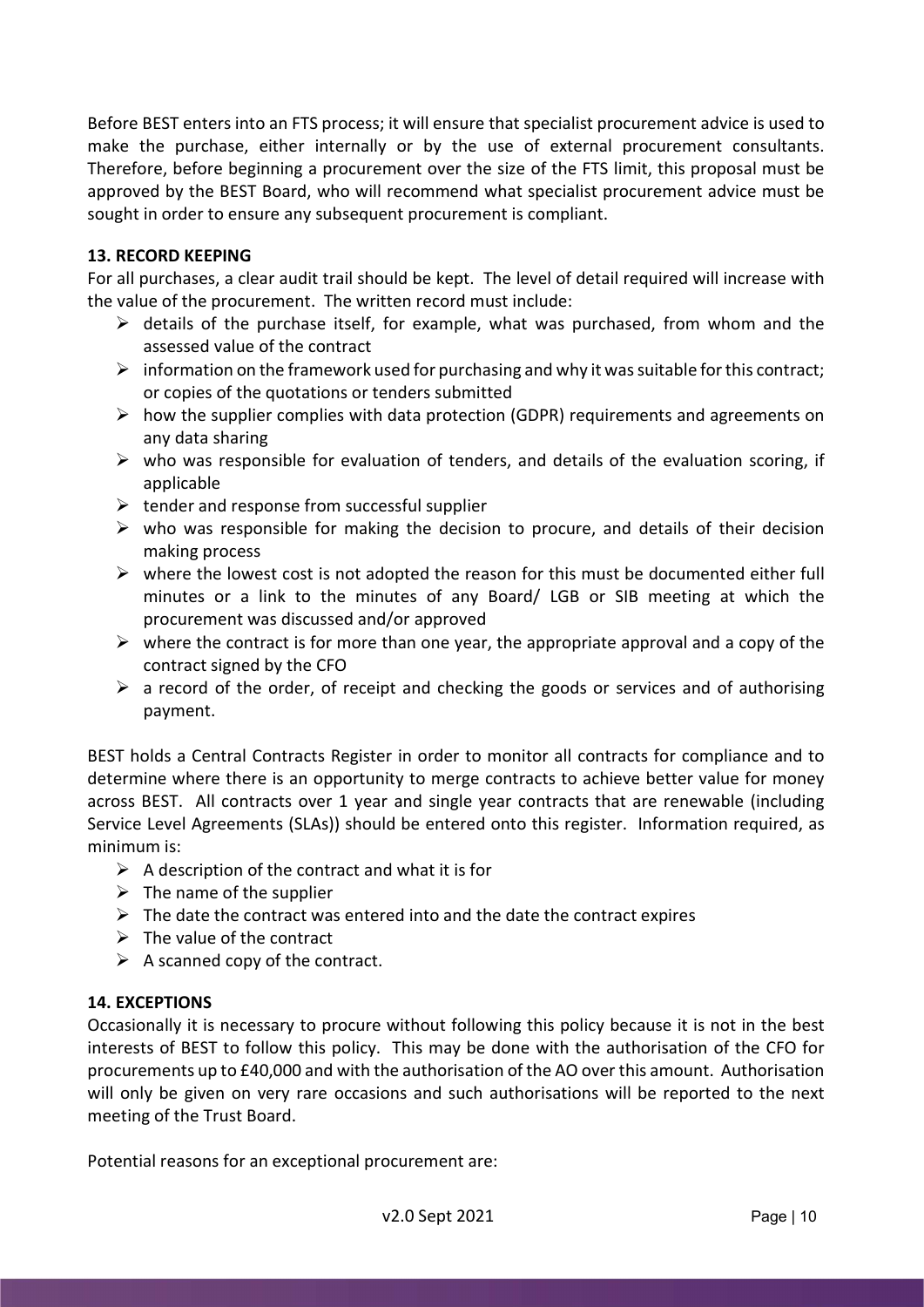- 1. In an emergency to resolve an issue that has a Health & Safety or other consequence where a proper procurement process would take too long.
- 2. Where there is only a single supplier of the goods or services and this can be demonstrated.
- 3. Where no suitable suppliers have come forward through the tender process, it may be acceptable to negotiate a contract with a suitable alternative supplier.

There are also occurrences known as 'Allowable Exceptions' – allowable because they are known in advance and an exception because the purchase has not been placed using the purchase ordering system. These may include:

- 1. Staff Agency costs
- 2. Student transport costs
- 3. CPD training and associated costs
- 4. Recruitment and associated costs
- 5. Utilities
- 6. Photocopier charges
- 7. Insurances.

Any purchasing that has not been identified as 'Allowable' will be recorded on the 'Exceptions Tracker' and reported to the Board, as part of BEST's Financial Reporting. If this is identified, as a deliberate act, BEST may determine the staff member is subject to disciplinary procedures.

# 15. PERCEIVED RISK

On occasion, suppliers or contractors may be categorized as a potential risk to BEST (legal, reputational, operational). Risk may manifest as a result of a range of factors, which include but are not limited to:

- $\triangleright$  The nature of the supply (eg the supply of people, the supply of food, the supply of construction services, a supply integral to the delivery of educational outcomes and/or safeguarding)
- $\triangleright$  The value of the supply (in excess of £25,000 per annum)
- $\triangleright$  The supply chain (single supplier of unique goods, supply sourced from overseas).

Where a supplier or supply is categorised as a potential risk and has NOT been sourced through a DfE recognised Framework Agreement; BEST will request the supplier completes a 'Supplier Questionnaire' form. Subject to responses received from the supplier, BEST may choose to:

- 1. Continue to actively monitor but take no further action
- 2. Request additional information from the supplier
- 3. Terminate the supply / supply agreement and seek alternative arrangements.

BEST's CEO, CFO and Trustees must be consulted in circumstances where suppliers or supplies are deemed a potential risk to BEST. These will also be recorded in BEST's Risk Register.

# 16. MANAGEMENT OF CONTRACTS

For ongoing contracts (particularly services contracts), it's important to hold regular contract management meetings to:

- $\triangleright$  make sure both parties involved in the contract understand their responsibilities and fulfil them as effectively as possible
- $\triangleright$  check progress against contract requirements and deal with any issues preventing those requirements from happening.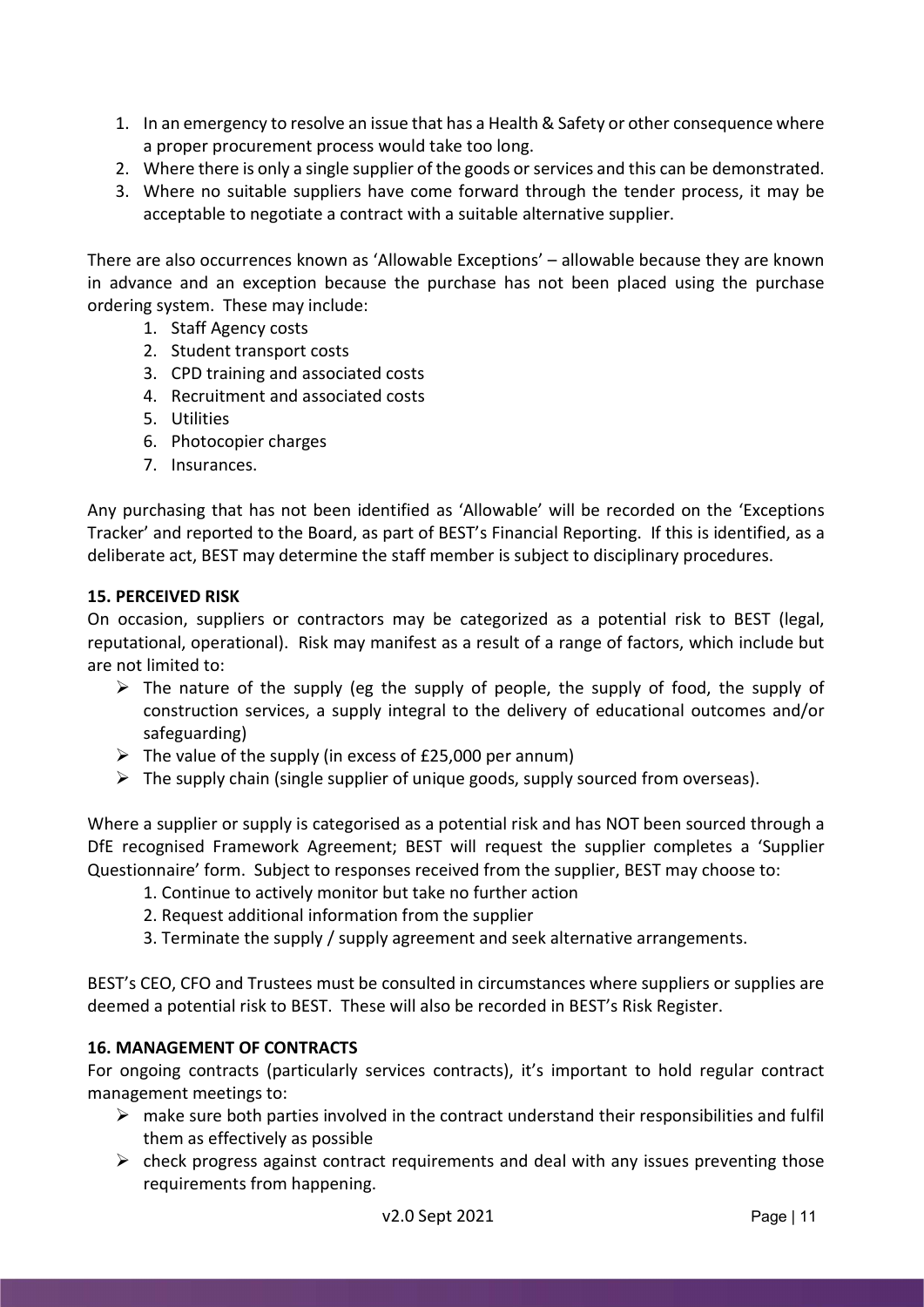It should be agreed, as soon as possible, after awarding the contract who should attend these meetings and what the agenda items are likely to be. In the meetings, the following may be discussed:

- $\triangleright$  progress against the contract's requirements
- $\triangleright$  the service-level agreement (the standards of service agreed with the supplier)
- $\triangleright$  any key performance indicators (how the performance of that service is measured)
- $\triangleright$  identifying areas of concern, as early as possible, and what the supplier will do about them
- $\triangleright$  discussing necessary changes
- $\triangleright$  how to manage planned maintenance
- $\triangleright$  possible upgrades or improvements to the product or service
- $\triangleright$  unforeseen problems and what to do about them
- $\triangleright$  exit from the contract, if not fulfilling requirements.

Any actions and timescales agreed with the supplier should be noted and circulated promptly after the meeting. If the supplier isn't doing enough to address poor performance, the matter may need to be escalated according to the contract terms and conditions.

# 17. CONTRACT VARIATIONS OR EXTENSIONS

Any changes to a contract should be made using a variation agreement. Such variations must be agreed with the supplier. The most common variation is to extend the contract.

The Contracts Register details the date when each contract comes to an end. Preparation to let a new contract should be made in good time as the procurement process can be lengthy. Contracts may be extended, if necessary. If the original contract is below the threshold, the contract can be extended by up to 50% of its original length. If above the threshold, then ideally a new procurement process must be entered into. The contract can be extended for a short period of time to enable the new procurement to be completed.

# 18. OTHER REFERENCE DOCUMENTS

This policy should be read in conjunction with the following other BEST policies and documents:

- $\triangleright$  Finance Policy and Financial Procedures Handbook
- ▶ Conflict of Interest Policy
- $\triangleright$  Scheme of Delegation
- $\triangleright$  Record of Financial Responsibility
- $\triangleright$  Whistleblowing Policy
- $\triangleright$  Expenses Policy
- $\triangleright$  Debit Card Policy
- $\triangleright$  Anti-Fraud, Theft, Corruption and Bribery Policy
- $\triangleright$  Risk Management and Risk Register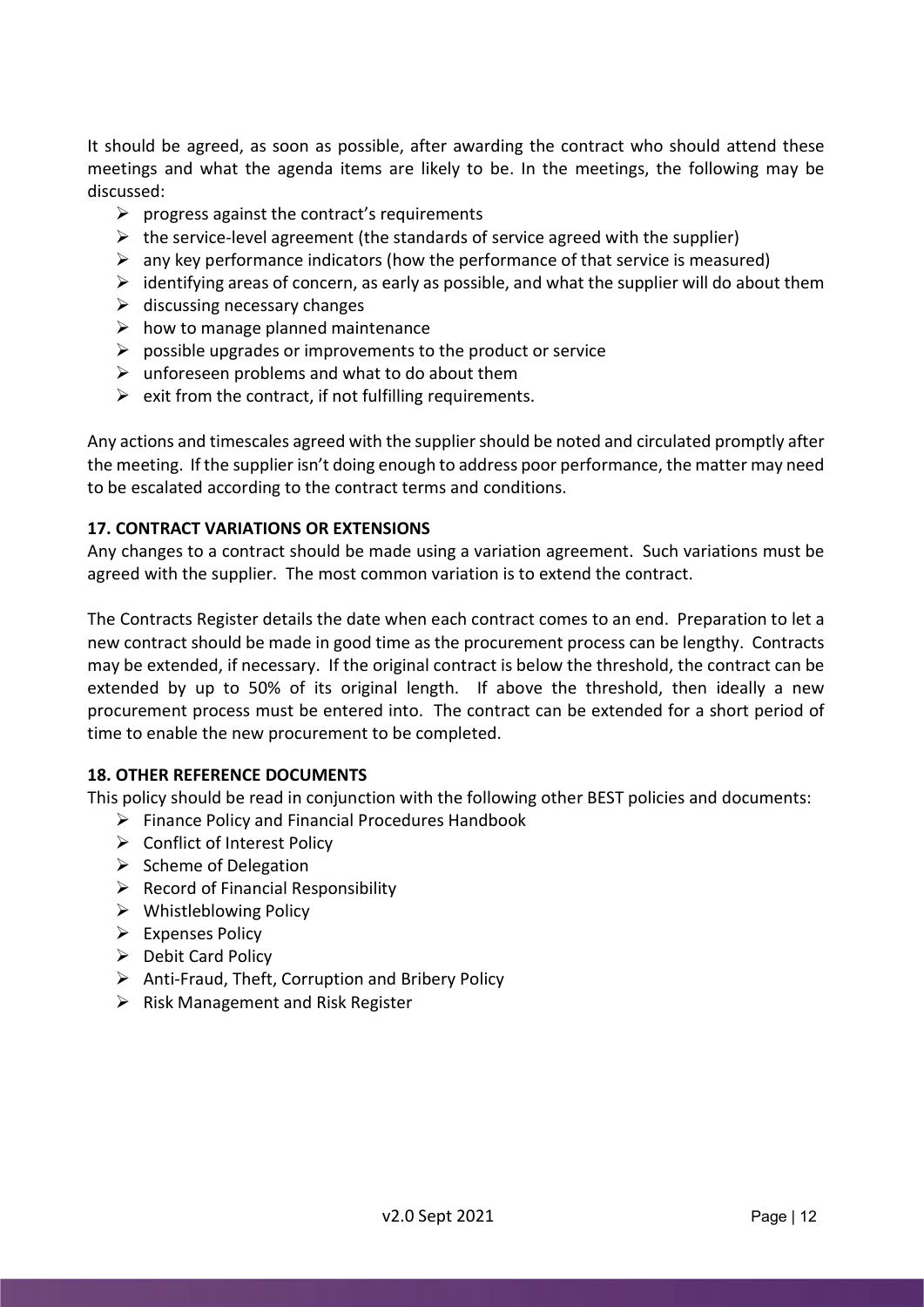# APPENDIX 1 – TENDER PROCESS

# 1 Forms of Tender

There are three forms of tender: open, restricted and negotiated. The circumstances in which each should be used are described below. Before entering into any tendering process; this should be discussed with the Executive Team.

 $\triangleright$  Open Tender - This is where all interested suppliers are invited to tender. The budget holder must discuss and agree with the Executive Team on where to advertise. Advertisements are placed in trade journals, websites and on BEST and/ or school website to invite interested suppliers to make contact and tender. The decision as to where to advertise should be taken on a case by case basis and should be proportionate and reasonable with the aim to elicit a good response from qualified suppliers. A sensible amount of time should be left from the advert for interested parties to respond.

Open tender is the preferred method of tendering, as it is most conducive to competition and avoidance of corruption – but needs to take into account the cost of procurement for both BEST and suppliers, and may not therefore be the most proportionate process in all cases.

 $\triangleright$  Restricted Tender - Specific suppliers are identified and asked to bid by completing a tender. This method avoids the cost of advertisement and can be useful where there are a limited number of specialist suppliers. Restricted tenders are appropriate where:

> 1. There is a need to maintain a balance between the contract value and administrative costs

> 2. A large number of suppliers might come forward or the nature of the goods is such that only specific suppliers can be expected to meet the requirements 3. The costs of publicity and advertising are likely to outweigh the potential benefits of open tendering.

Pre-approved procurement frameworks through recognized bodies are often available to support open or restricted tenders.

- $\triangleright$  Negotiated Tender The terms of the contract may be negotiated with one or more chosen suppliers. This is appropriate in specific circumstances:
	- 1. The above methods have resulted in either no or unacceptable tenders
	- 2. Only one or very few suppliers are available
	- 3. Urgency exists
	- 4. Additional deliveries by the existing supplier are justified.

The DfE provides additional guidance to schools to support procurement strategies including the use of frameworks and running a bespoke tendering process. www.gov.uk/guidance/buying-for-schools.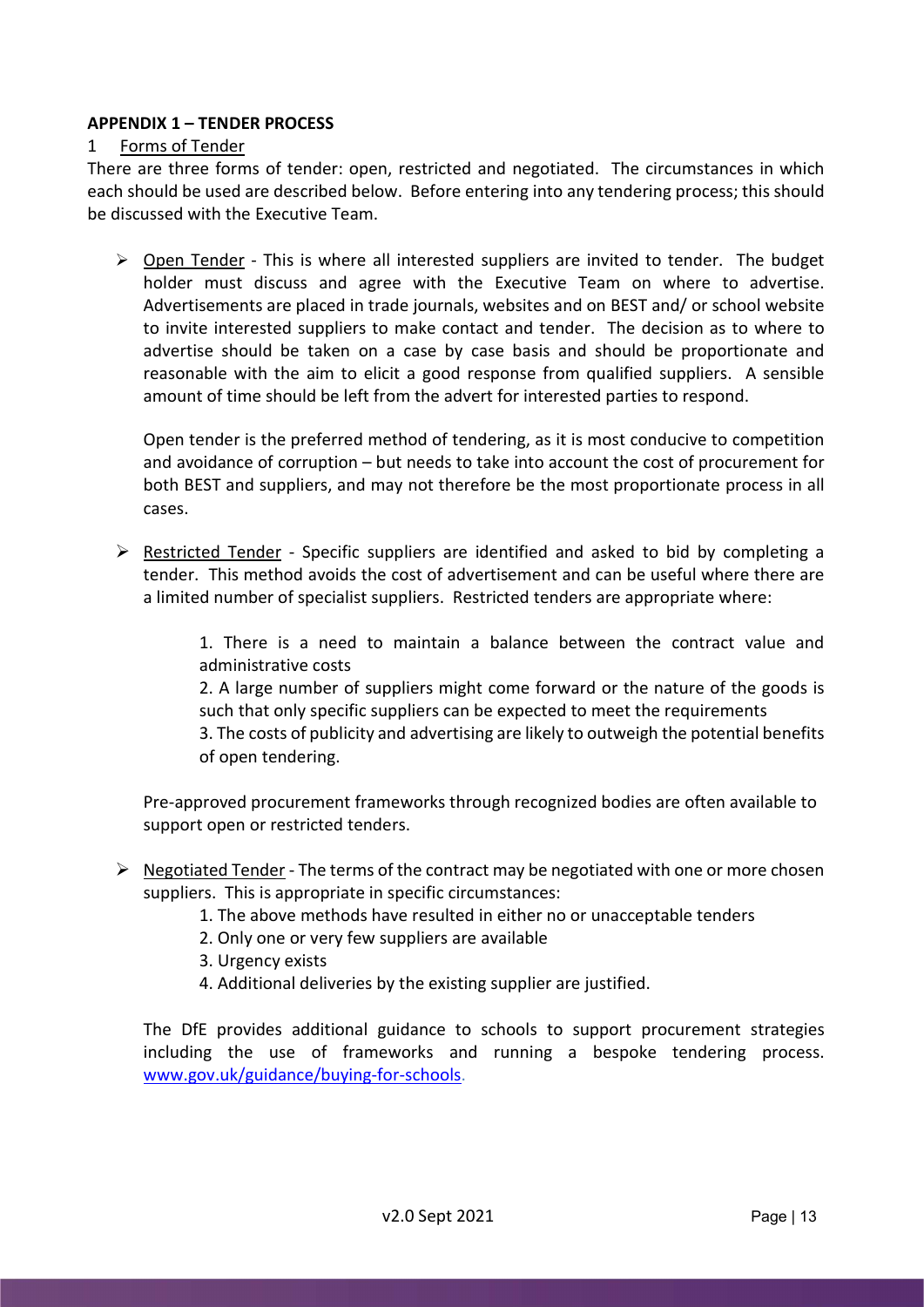# 2 Preparation for Tender

Full consideration should be given to:

- $\triangleright$  The objective of the project
- $\triangleright$  Overall requirements
- $\triangleright$  Technical skills required to meet the tendering criteria
- $\triangleright$  After sales service requirements
- $\triangleright$  Form of contract.

# 3 Invitation to Tender

If a restricted tender is to be used, then an invitation to tender must be issued. If an open tender is used, an invitation to tender may be issued in response to an initial enquiry. An invitation to tender should give potential suppliers all the information they need to bid for the work. Suggested contents are:

- $\triangleright$  an introduction about the school and/ or BEST
- $\triangleright$  introduction/background to the project
- $\triangleright$  scope and objectives of the project
- $\triangleright$  a precise description of the goods, works or services required
- $\triangleright$  Technical requirements, if appropriate, an explanation of what the goods, works or services should do to meet the requirements (sometimes known as an 'output specification')
- $\triangleright$  the quantity
- $\triangleright$  the quality
- $\triangleright$  the length of the contract
- $\triangleright$  when you want the supplier to deliver it by
- $\triangleright$  data sharing requirements under GDPR
- $\triangleright$  details of the implementation of the project
- $\triangleright$  the KPIs that will measure performance of the contract
- $\triangleright$  TUPE information if relevant
- $\triangleright$  terms and conditions of contract
- $\triangleright$  form of tender response
- $\triangleright$  the criteria by which tenders will be evaluated including information on how the various criteria will be weighted
- $\triangleright$  precise information about how the tender should be submitted and the closing date.

# 4 Aspects to consider when evaluating the tender

- 4.1 Financial
	- $\triangleright$  Like should be compared with like and if a lower price means a reduced service or lower quality this must be borne in mind when reaching a decision
	- $\triangleright$  Care should be taken to ensure that the tender price is the total price and that there are no hidden or extra costs
	- $\triangleright$  Is there scope for negotiation? If so, the academy should always aim to achieve best value for money.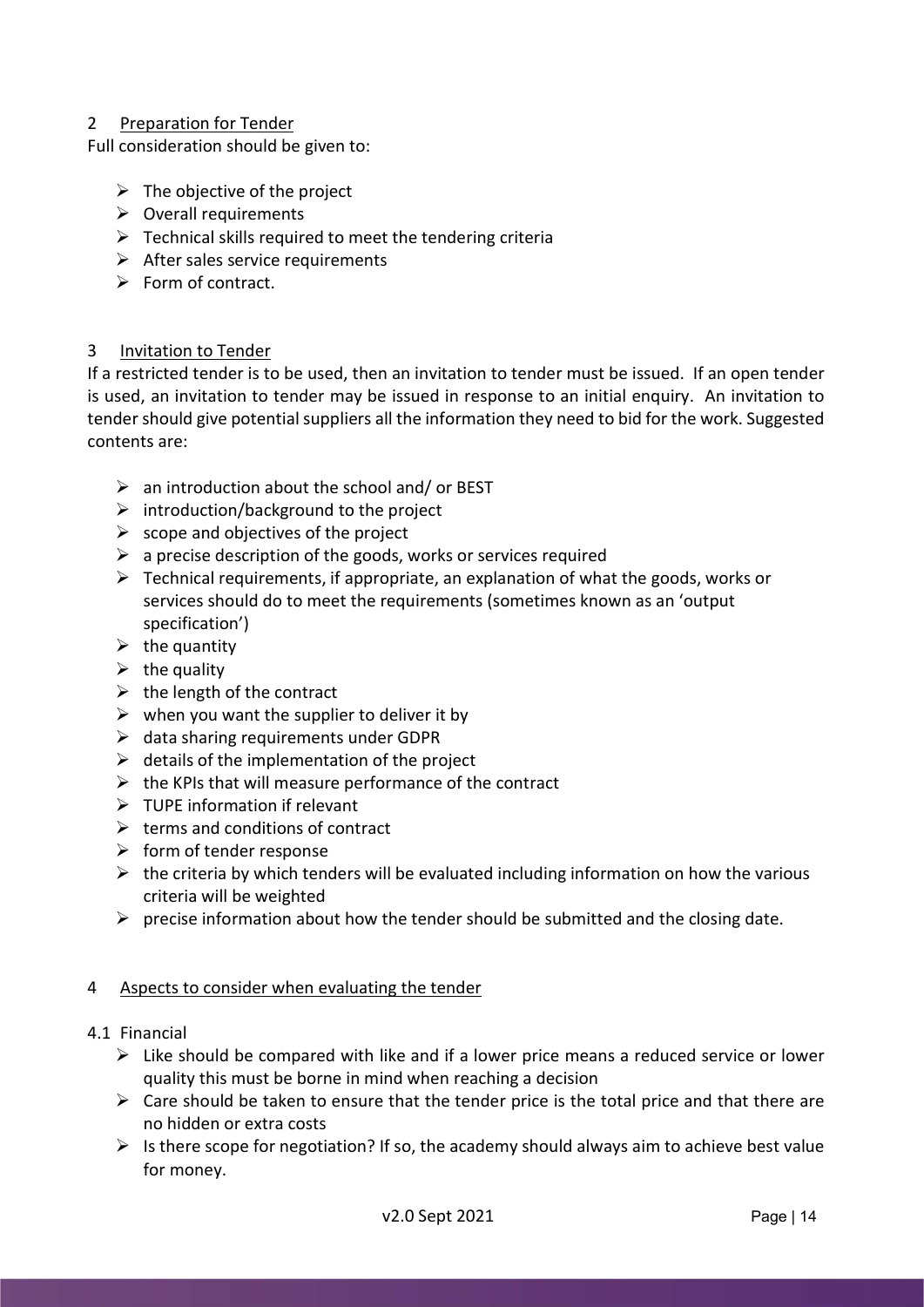# 4.2 Technical/Suitability

- $\triangleright$  Qualifications of the contractor
- $\triangleright$  Relevant experience of the contractor
- $\triangleright$  Descriptions of technical and service facilities
- $\triangleright$  Certificates of quality/conformity with standards
- $\triangleright$  Quality control procedures
- $\triangleright$  Details of previous sales and references from past customers.

# 4.3 Other Considerations

- $\triangleright$  Pre-sales demonstrations
- $\triangleright$  After sales service
- $\triangleright$  Financial status of supplier suppliers in financial difficulty may have problems completing contracts and in the provision of after sales service. It may be appropriate to have an accountant or similarly qualified person examine audited accounts etc.

# 5 Tender Acceptance Procedures

# 5.1 Submission Deadline

Invitations for tender always state the date and time the completed tender documents are to be received by BEST. Suppliers are required to submit documents in one of the following ways:

- $\triangleright$  be submitted in plain envelopes clearly marked envelopes, clearly marked to indicate they contain tender documents
- $\triangleright$  by email to a designated email address or
- $\triangleright$  on electronic storage media in a clearly marked envelope or
- $\triangleright$  on a secure electronic portal that can be secured at the end of the procurement period.

# 5.2 Opening the Tenders

The envelopes should be time and date stamped on receipt and stored in a secure place, prior to tender opening. Tenders received after the submission deadline should not normally be accepted unless the supplier provides proof of exceptional circumstances.

All tenders submitted should be opened at the same time. At least two people should be present for the opening of tenders, including at least one member of the Executive Team.

A record should be kept of the names of the firms submitting tenders and the amount tendered. This record must be signed by the people present at the tender opening.

# 6 Evaluation of Tenders

The evaluation process should involve at least two people with no conflicts of interest in the tender. Those involved in making a decision must never accept gifts or hospitality from potential suppliers that could compromise or appear to compromise their independence.